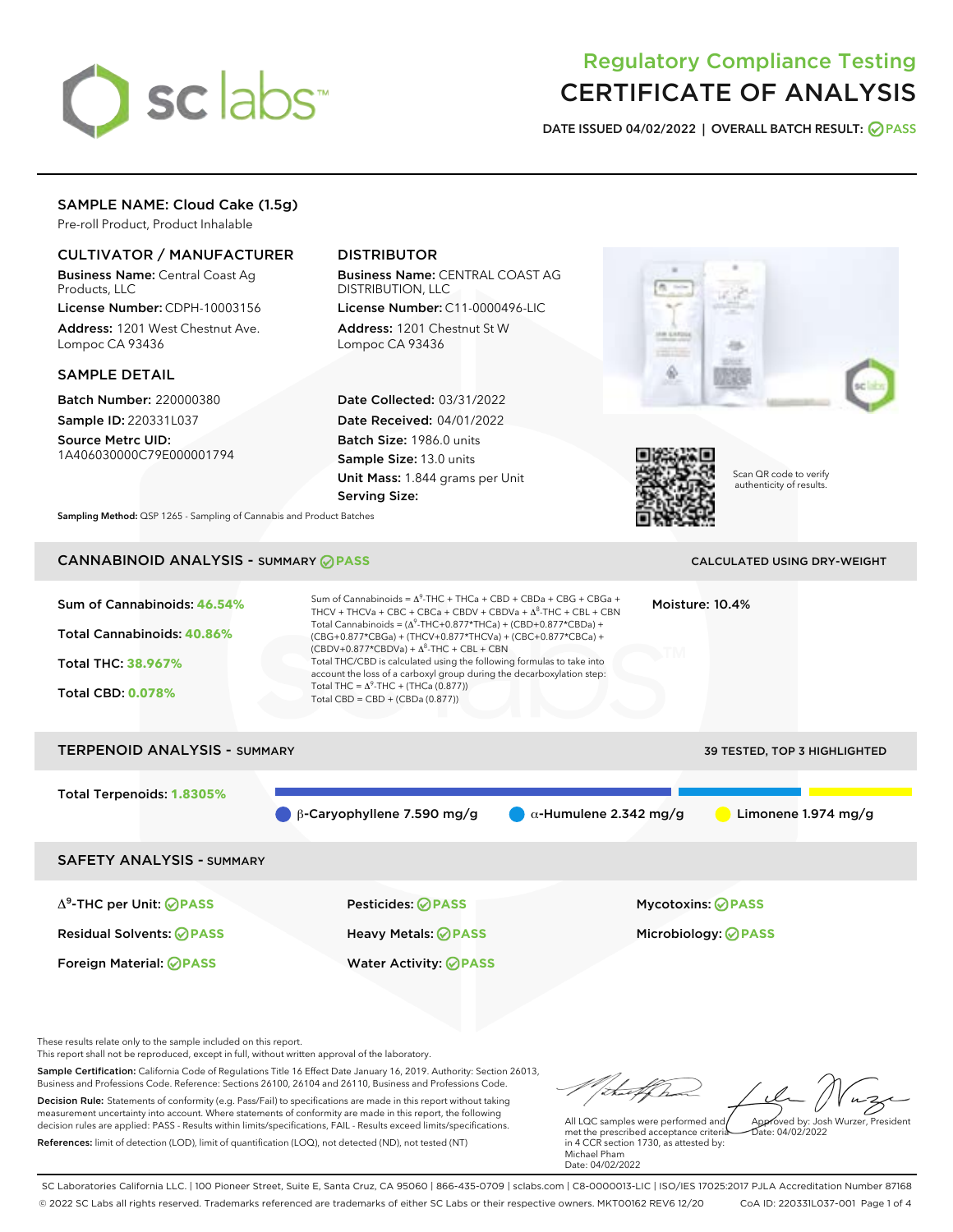



CLOUD CAKE (1.5G) | DATE ISSUED 04/02/2022 | OVERALL BATCH RESULT: **○** PASS

#### CANNABINOID TEST RESULTS - 04/02/2022 PASS

Tested by high-performance liquid chromatography with diode-array detection (HPLC-DAD). Calculated using Dry-Weight. **Method:** QSP 1157 - Analysis of Cannabinoids by HPLC-DAD

#### TOTAL CANNABINOIDS: **40.86%**

Total Cannabinoids (Total THC) + (Total CBD) + (Total CBG) + (Total THCV) + (Total CBC) +  $(Total CBDV) +  $\Delta^8$ -THC + CBL + CBN$ 

TOTAL THC: **38.967%** Total THC (Δ<sup>9</sup> -THC+0.877\*THCa)

TOTAL CBD: **0.078%** Total CBD (CBD+0.877\*CBDa)

TOTAL CBG: 1.17% Total CBG (CBG+0.877\*CBGa)

TOTAL THCV: 0.157% Total THCV (THCV+0.877\*THCVa)

TOTAL CBC: 0.49% Total CBC (CBC+0.877\*CBCa)

TOTAL CBDV: ND Total CBDV (CBDV+0.877\*CBDVa)

| <b>COMPOUND</b>  | LOD/LOQ<br>(mg/g)          | <b>MEASUREMENT</b><br><b>UNCERTAINTY</b><br>(mg/g) | <b>RESULT</b><br>(mg/g) | <b>RESULT</b><br>(%) |
|------------------|----------------------------|----------------------------------------------------|-------------------------|----------------------|
| <b>THCa</b>      | 0.05 / 0.14                | ±8.798                                             | 439.90                  | 43.990               |
| <b>CBGa</b>      | 0.1 / 0.2                  | ±0.54                                              | 13.3                    | 1.33                 |
| <b>CBCa</b>      | 0.07/0.28                  | ±0.213                                             | 5.59                    | 0.559                |
| $\Delta^9$ -THC  | 0.06 / 0.26                | ±0.104                                             | 3.88                    | 0.388                |
| <b>THCVa</b>     | 0.07/0.20                  | ±0.066                                             | 1.79                    | 0.179                |
| <b>CBDa</b>      | 0.02/0.19                  | ±0.020                                             | 0.89                    | 0.089                |
| $\Lambda^8$ -THC | 0.1 / 0.4                  | N/A                                                | <b>ND</b>               | <b>ND</b>            |
| <b>THCV</b>      | 0.1/0.2                    | N/A                                                | <b>ND</b>               | <b>ND</b>            |
| <b>CBD</b>       | 0.07/0.29                  | N/A                                                | <b>ND</b>               | <b>ND</b>            |
| <b>CBDV</b>      | 0.04 / 0.15                | N/A                                                | <b>ND</b>               | <b>ND</b>            |
| <b>CBDVa</b>     | 0.03 / 0.53                | N/A                                                | <b>ND</b>               | <b>ND</b>            |
| <b>CBG</b>       | 0.06/0.19                  | N/A                                                | <b>ND</b>               | <b>ND</b>            |
| <b>CBL</b>       | 0.06 / 0.24                | N/A                                                | <b>ND</b>               | <b>ND</b>            |
| <b>CBN</b>       | 0.1/0.3                    | N/A                                                | <b>ND</b>               | <b>ND</b>            |
| <b>CBC</b>       | 0.2 / 0.5                  | N/A                                                | <b>ND</b>               | <b>ND</b>            |
|                  | <b>SUM OF CANNABINOIDS</b> |                                                    | 465.4 mg/g              | 46.54%               |

#### **UNIT MASS: 1.844 grams per Unit**

| $\Delta^9$ -THC per Unit               | 1100 per-package limit | $7.15$ mg/unit | <b>PASS</b> |
|----------------------------------------|------------------------|----------------|-------------|
| <b>Total THC per Unit</b>              |                        | 718.55 mg/unit |             |
| <b>CBD per Unit</b>                    |                        | <b>ND</b>      |             |
| <b>Total CBD per Unit</b>              |                        | $1.44$ mg/unit |             |
| <b>Sum of Cannabinoids</b><br>per Unit |                        | 858.2 mg/unit  |             |
| <b>Total Cannabinoids</b><br>per Unit  |                        | 753.5 mg/unit  |             |

#### **MOISTURE TEST RESULT**

10.4% Tested 04/01/2022 Method: QSP 1224 - Loss on Drying (Moisture)

#### TERPENOID TEST RESULTS - 04/02/2022

Terpene analysis utilizing gas chromatography-flame ionization detection (GC-FID). **Method:** QSP 1192 - Analysis of Terpenoids by GC-FID

| <b>COMPOUND</b>         | LOD/LOQ<br>(mg/g) | <b>MEASUREMENT</b><br><b>UNCERTAINTY</b><br>(mg/g) | <b>RESULT</b><br>(mg/g)                         | <b>RESULT</b><br>(%) |
|-------------------------|-------------------|----------------------------------------------------|-------------------------------------------------|----------------------|
| β-Caryophyllene         | 0.004 / 0.012     | ±0.2102                                            | 7.590                                           | 0.7590               |
| $\alpha$ -Humulene      | 0.009 / 0.029     | ±0.0586                                            | 2.342                                           | 0.2342               |
| Limonene                | 0.005 / 0.016     | ±0.0219                                            | 1.974                                           | 0.1974               |
| Linalool                | 0.009 / 0.032     | ±0.0514                                            | 1.737                                           | 0.1737               |
| <b>Myrcene</b>          | 0.008 / 0.025     | ±0.0140                                            | 1.405                                           | 0.1405               |
| trans-β-Farnesene       | 0.008 / 0.025     | ±0.0204                                            | 0.740                                           | 0.0740               |
| $\alpha$ -Bisabolol     | 0.008 / 0.026     | ±0.0231                                            | 0.556                                           | 0.0556               |
| Fenchol                 | 0.010 / 0.034     | ±0.0131                                            | 0.434                                           | 0.0434               |
| Terpineol               | 0.009 / 0.031     | ±0.0189                                            | 0.396                                           | 0.0396               |
| Caryophyllene<br>Oxide  | 0.010 / 0.033     | ±0.0078                                            | 0.219                                           | 0.0219               |
| β-Pinene                | 0.004 / 0.014     | ±0.0019                                            | 0.212                                           | 0.0212               |
| <b>Borneol</b>          | 0.005 / 0.016     | ±0.0041                                            | 0.126                                           | 0.0126               |
| Pulegone                | 0.003 / 0.011     | ±0.0025                                            | 0.081                                           | 0.0081               |
| Nerolidol               | 0.006 / 0.019     | ±0.0038                                            | 0.078                                           | 0.0078               |
| Geraniol                | 0.002 / 0.007     | ±0.0024                                            | 0.070                                           | 0.0070               |
| $\alpha$ -Pinene        | 0.005 / 0.017     | ±0.0004                                            | 0.064                                           | 0.0064               |
| Terpinolene             | 0.008 / 0.026     | ±0.0008                                            | 0.053                                           | 0.0053               |
| Valencene               | 0.009 / 0.030     | ±0.0028                                            | 0.052                                           | 0.0052               |
| Citronellol             | 0.003 / 0.010     | ±0.0018                                            | 0.047                                           | 0.0047               |
| Eucalyptol              | 0.006 / 0.018     | ±0.0008                                            | 0.043                                           | 0.0043               |
| Guaiol                  | 0.009 / 0.030     | ±0.0012                                            | 0.034                                           | 0.0034               |
| Fenchone                | 0.009 / 0.028     | ±0.0007                                            | 0.030                                           | 0.0030               |
| Camphene                | 0.005 / 0.015     | ±0.0002                                            | 0.022                                           | 0.0022               |
| β-Ocimene               | 0.006 / 0.020     | N/A                                                | <loq< th=""><th><loq< th=""></loq<></th></loq<> | <loq< th=""></loq<>  |
| Sabinene Hydrate        | 0.006 / 0.022     | N/A                                                | <loq< th=""><th><loq< th=""></loq<></th></loq<> | <loq< th=""></loq<>  |
| Nerol                   | 0.003 / 0.011     | N/A                                                | <loq< th=""><th><loq< th=""></loq<></th></loq<> | <loq< th=""></loq<>  |
| Sabinene                | 0.004 / 0.014     | N/A                                                | <b>ND</b>                                       | <b>ND</b>            |
| $\alpha$ -Phellandrene  | 0.006 / 0.020     | N/A                                                | <b>ND</b>                                       | <b>ND</b>            |
| $\Delta^3$ -Carene      | 0.005 / 0.018     | N/A                                                | <b>ND</b>                                       | ND                   |
| $\alpha$ -Terpinene     | 0.005 / 0.017     | N/A                                                | <b>ND</b>                                       | <b>ND</b>            |
| p-Cymene                | 0.005 / 0.016     | N/A                                                | ND                                              | ND                   |
| $\gamma$ -Terpinene     | 0.006 / 0.018     | N/A                                                | <b>ND</b>                                       | ND                   |
| Isopulegol              | 0.005 / 0.016     | N/A                                                | ND                                              | ND                   |
| Camphor                 | 0.006 / 0.019     | N/A                                                | ND                                              | <b>ND</b>            |
| Isoborneol              | 0.004 / 0.012     | N/A                                                | ND                                              | ND                   |
| Menthol                 | 0.008 / 0.025     | N/A                                                | <b>ND</b>                                       | ND                   |
| <b>Geranyl Acetate</b>  | 0.004 / 0.014     | N/A                                                | ND                                              | ND                   |
| $\alpha$ -Cedrene       | 0.005 / 0.016     | N/A                                                | ND                                              | ND                   |
| Cedrol                  | 0.008 / 0.027     | N/A                                                | <b>ND</b>                                       | <b>ND</b>            |
| <b>TOTAL TERPENOIDS</b> |                   |                                                    | 18.305 mg/g                                     | 1.8305%              |

SC Laboratories California LLC. | 100 Pioneer Street, Suite E, Santa Cruz, CA 95060 | 866-435-0709 | sclabs.com | C8-0000013-LIC | ISO/IES 17025:2017 PJLA Accreditation Number 87168 © 2022 SC Labs all rights reserved. Trademarks referenced are trademarks of either SC Labs or their respective owners. MKT00162 REV6 12/20 CoA ID: 220331L037-001 Page 2 of 4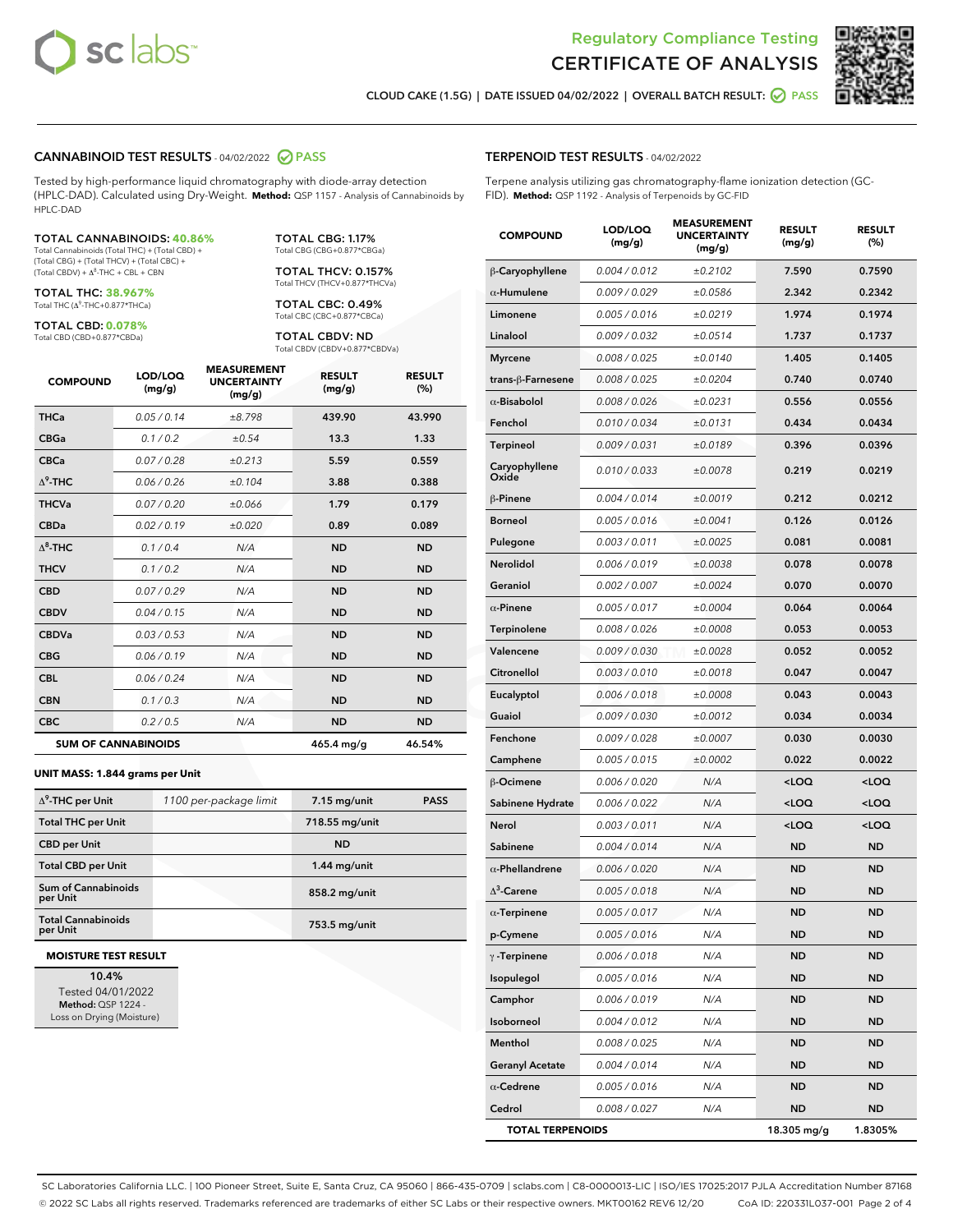



CLOUD CAKE (1.5G) | DATE ISSUED 04/02/2022 | OVERALL BATCH RESULT:  $\bigcirc$  PASS

## CATEGORY 1 PESTICIDE TEST RESULTS - 04/02/2022 2 PASS

Pesticide and plant growth regulator analysis utilizing high-performance liquid chromatography-mass spectrometry (HPLC-MS) or gas chromatography-mass spectrometry (GC-MS). \*GC-MS utilized where indicated. **Method:** QSP 1212 - Analysis of Pesticides and Mycotoxins by LC-MS or QSP 1213 - Analysis of Pesticides by GC-MS

| <b>COMPOUND</b>             | LOD/LOQ<br>$(\mu g/g)$ | <b>ACTION</b><br><b>LIMIT</b><br>$(\mu g/g)$ | <b>MEASUREMENT</b><br><b>UNCERTAINTY</b><br>$(\mu g/g)$ | <b>RESULT</b><br>$(\mu g/g)$ | <b>RESULT</b> |
|-----------------------------|------------------------|----------------------------------------------|---------------------------------------------------------|------------------------------|---------------|
| Aldicarb                    | 0.03 / 0.08            | $\ge$ LOD                                    | N/A                                                     | <b>ND</b>                    | <b>PASS</b>   |
| Carbofuran                  | 0.02 / 0.05            | $\ge$ LOD                                    | N/A                                                     | <b>ND</b>                    | <b>PASS</b>   |
| Chlordane*                  | 0.03 / 0.08            | $\ge$ LOD                                    | N/A                                                     | <b>ND</b>                    | <b>PASS</b>   |
| Chlorfenapyr*               | 0.03/0.10              | $\ge$ LOD                                    | N/A                                                     | <b>ND</b>                    | <b>PASS</b>   |
| Chlorpyrifos                | 0.02/0.06              | $>$ LOD                                      | N/A                                                     | <b>ND</b>                    | <b>PASS</b>   |
| Coumaphos                   | 0.02 / 0.07            | $\ge$ LOD                                    | N/A                                                     | <b>ND</b>                    | <b>PASS</b>   |
| Daminozide                  | 0.02 / 0.07            | $\ge$ LOD                                    | N/A                                                     | <b>ND</b>                    | <b>PASS</b>   |
| <b>Dichlorvos</b><br>(DDVP) | 0.03/0.09              | $\ge$ LOD                                    | N/A                                                     | <b>ND</b>                    | <b>PASS</b>   |
| <b>Dimethoate</b>           | 0.03/0.08              | $\ge$ LOD                                    | N/A                                                     | <b>ND</b>                    | <b>PASS</b>   |
| Ethoprophos                 | 0.03/0.10              | $\ge$ LOD                                    | N/A                                                     | <b>ND</b>                    | <b>PASS</b>   |
| Etofenprox                  | 0.02 / 0.06            | $\ge$ LOD                                    | N/A                                                     | <b>ND</b>                    | <b>PASS</b>   |
| Fenoxycarb                  | 0.03/0.08              | $>$ LOD                                      | N/A                                                     | <b>ND</b>                    | <b>PASS</b>   |
| Fipronil                    | 0.03/0.08              | $>$ LOD                                      | N/A                                                     | <b>ND</b>                    | <b>PASS</b>   |
| Imazalil                    | 0.02 / 0.06            | $\ge$ LOD                                    | N/A                                                     | <b>ND</b>                    | <b>PASS</b>   |
| Methiocarb                  | 0.02 / 0.07            | $\ge$ LOD                                    | N/A                                                     | <b>ND</b>                    | <b>PASS</b>   |
| Parathion-methyl            | 0.03/0.10              | $\ge$ LOD                                    | N/A                                                     | <b>ND</b>                    | <b>PASS</b>   |
| <b>Mevinphos</b>            | 0.03/0.09              | $\ge$ LOD                                    | N/A                                                     | <b>ND</b>                    | <b>PASS</b>   |
| Paclobutrazol               | 0.02 / 0.05            | $\ge$ LOD                                    | N/A                                                     | <b>ND</b>                    | <b>PASS</b>   |
| Propoxur                    | 0.03/0.09              | $>$ LOD                                      | N/A                                                     | <b>ND</b>                    | <b>PASS</b>   |
| Spiroxamine                 | 0.03/0.08              | $>$ LOD                                      | N/A                                                     | <b>ND</b>                    | <b>PASS</b>   |
| Thiacloprid                 | 0.03/0.10              | $\ge$ LOD                                    | N/A                                                     | <b>ND</b>                    | <b>PASS</b>   |

## CATEGORY 2 PESTICIDE TEST RESULTS - 04/02/2022 @ PASS

| <b>COMPOUND</b>          | LOD/LOO<br>$(\mu g/g)$ | <b>ACTION</b><br><b>LIMIT</b><br>(µg/g) | <b>MEASUREMENT</b><br><b>UNCERTAINTY</b><br>$(\mu g/g)$ | <b>RESULT</b><br>$(\mu g/g)$ | <b>RESULT</b> |  |
|--------------------------|------------------------|-----------------------------------------|---------------------------------------------------------|------------------------------|---------------|--|
| Abamectin                | 0.03/0.10              | 0.1                                     | N/A                                                     | <b>ND</b>                    | <b>PASS</b>   |  |
| Acephate                 | 0.02/0.07              | 0.1                                     | N/A                                                     | <b>ND</b>                    | <b>PASS</b>   |  |
| Acequinocyl              | 0.02/0.07              | 0.1                                     | N/A                                                     | <b>ND</b>                    | <b>PASS</b>   |  |
| Acetamiprid              | 0.02/0.05              | 0.1                                     | N/A                                                     | <b>ND</b>                    | <b>PASS</b>   |  |
| Azoxystrobin             | 0.02/0.07              | 0.1                                     | N/A                                                     | <b>ND</b>                    | <b>PASS</b>   |  |
| <b>Bifenazate</b>        | 0.01/0.04              | 0.1                                     | N/A                                                     | <b>ND</b>                    | <b>PASS</b>   |  |
| <b>Bifenthrin</b>        | 0.02/0.05              | 3                                       | N/A                                                     | <b>ND</b>                    | <b>PASS</b>   |  |
| <b>Boscalid</b>          | 0.03/0.09              | 0.1                                     | N/A                                                     | <b>ND</b>                    | <b>PASS</b>   |  |
| Captan                   | 0.19/0.57              | 0.7                                     | N/A                                                     | <b>ND</b>                    | <b>PASS</b>   |  |
| Carbaryl                 | 0.02/0.06              | 0.5                                     | N/A                                                     | <b>ND</b>                    | <b>PASS</b>   |  |
| Chlorantranilip-<br>role | 0.04/0.12              | 10                                      | N/A                                                     | <b>ND</b>                    | <b>PASS</b>   |  |
| Clofentezine             | 0.03/0.09              | 0.1                                     | N/A                                                     | <b>ND</b>                    | <b>PASS</b>   |  |

|  |  |  | <b>CATEGORY 2 PESTICIDE TEST RESULTS</b> - 04/02/2022 continued |
|--|--|--|-----------------------------------------------------------------|
|--|--|--|-----------------------------------------------------------------|

| <b>COMPOUND</b>               | LOD/LOQ<br>(µg/g) | <b>ACTION</b><br>LIMIT<br>$(\mu g/g)$ | <b>MEASUREMENT</b><br><b>UNCERTAINTY</b><br>$(\mu g/g)$ | <b>RESULT</b><br>(µg/g) | <b>RESULT</b> |
|-------------------------------|-------------------|---------------------------------------|---------------------------------------------------------|-------------------------|---------------|
| Cyfluthrin                    | 0.12 / 0.38       | $\overline{c}$                        | N/A                                                     | ND                      | <b>PASS</b>   |
| Cypermethrin                  | 0.11 / 0.32       | 1                                     | N/A                                                     | <b>ND</b>               | <b>PASS</b>   |
| Diazinon                      | 0.02 / 0.05       | 0.1                                   | N/A                                                     | ND                      | <b>PASS</b>   |
| Dimethomorph                  | 0.03 / 0.09       | $\overline{2}$                        | N/A                                                     | <b>ND</b>               | <b>PASS</b>   |
| Etoxazole                     | 0.02 / 0.06       | 0.1                                   | N/A                                                     | <b>ND</b>               | <b>PASS</b>   |
| Fenhexamid                    | 0.03 / 0.09       | 0.1                                   | N/A                                                     | <b>ND</b>               | <b>PASS</b>   |
| Fenpyroximate                 | 0.02 / 0.06       | 0.1                                   | N/A                                                     | <b>ND</b>               | <b>PASS</b>   |
| Flonicamid                    | 0.03/0.10         | 0.1                                   | N/A                                                     | <b>ND</b>               | <b>PASS</b>   |
| Fludioxonil                   | 0.03 / 0.10       | 0.1                                   | N/A                                                     | <b>ND</b>               | <b>PASS</b>   |
| Hexythiazox                   | 0.02 / 0.07       | 0.1                                   | N/A                                                     | <b>ND</b>               | <b>PASS</b>   |
| Imidacloprid                  | 0.04 / 0.11       | 5                                     | N/A                                                     | <b>ND</b>               | <b>PASS</b>   |
| Kresoxim-methyl               | 0.02 / 0.07       | 0.1                                   | N/A                                                     | <b>ND</b>               | <b>PASS</b>   |
| Malathion                     | 0.03 / 0.09       | 0.5                                   | N/A                                                     | <b>ND</b>               | <b>PASS</b>   |
| Metalaxyl                     | 0.02 / 0.07       | $\overline{c}$                        | N/A                                                     | ND                      | <b>PASS</b>   |
| Methomyl                      | 0.03 / 0.10       | 1                                     | N/A                                                     | <b>ND</b>               | <b>PASS</b>   |
| Myclobutanil                  | 0.03 / 0.09       | 0.1                                   | N/A                                                     | <b>ND</b>               | <b>PASS</b>   |
| Naled                         | 0.02 / 0.07       | 0.1                                   | N/A                                                     | ND                      | <b>PASS</b>   |
| Oxamyl                        | 0.04 / 0.11       | 0.5                                   | N/A                                                     | <b>ND</b>               | <b>PASS</b>   |
| Pentachloronitro-<br>benzene* | 0.03 / 0.09       | 0.1                                   | N/A                                                     | ND                      | <b>PASS</b>   |
| Permethrin                    | 0.04 / 0.12       | 0.5                                   | N/A                                                     | <b>ND</b>               | <b>PASS</b>   |
| Phosmet                       | 0.03 / 0.10       | 0.1                                   | N/A                                                     | <b>ND</b>               | <b>PASS</b>   |
| Piperonyl<br><b>Butoxide</b>  | 0.02 / 0.07       | 3                                     | N/A                                                     | <b>ND</b>               | <b>PASS</b>   |
| Prallethrin                   | 0.03 / 0.08       | 0.1                                   | N/A                                                     | <b>ND</b>               | <b>PASS</b>   |
| Propiconazole                 | 0.02 / 0.07       | 0.1                                   | N/A                                                     | <b>ND</b>               | <b>PASS</b>   |
| Pyrethrins                    | 0.04 / 0.12       | 0.5                                   | N/A                                                     | <b>ND</b>               | <b>PASS</b>   |
| Pyridaben                     | 0.02 / 0.07       | 0.1                                   | N/A                                                     | <b>ND</b>               | <b>PASS</b>   |
| Spinetoram                    | 0.02 / 0.07       | 0.1                                   | N/A                                                     | ND                      | <b>PASS</b>   |
| Spinosad                      | 0.02 / 0.07       | 0.1                                   | N/A                                                     | ND                      | <b>PASS</b>   |
| Spiromesifen                  | 0.02 / 0.05       | 0.1                                   | N/A                                                     | ND                      | <b>PASS</b>   |
| Spirotetramat                 | 0.02 / 0.06       | 0.1                                   | N/A                                                     | <b>ND</b>               | <b>PASS</b>   |
| Tebuconazole                  | 0.02 / 0.07       | 0.1                                   | N/A                                                     | <b>ND</b>               | <b>PASS</b>   |
| Thiamethoxam                  | 0.03 / 0.10       | 5                                     | N/A                                                     | ND                      | <b>PASS</b>   |
| Trifloxystrobin               | 0.03 / 0.08       | 0.1                                   | N/A                                                     | ND                      | <b>PASS</b>   |

SC Laboratories California LLC. | 100 Pioneer Street, Suite E, Santa Cruz, CA 95060 | 866-435-0709 | sclabs.com | C8-0000013-LIC | ISO/IES 17025:2017 PJLA Accreditation Number 87168 © 2022 SC Labs all rights reserved. Trademarks referenced are trademarks of either SC Labs or their respective owners. MKT00162 REV6 12/20 CoA ID: 220331L037-001 Page 3 of 4